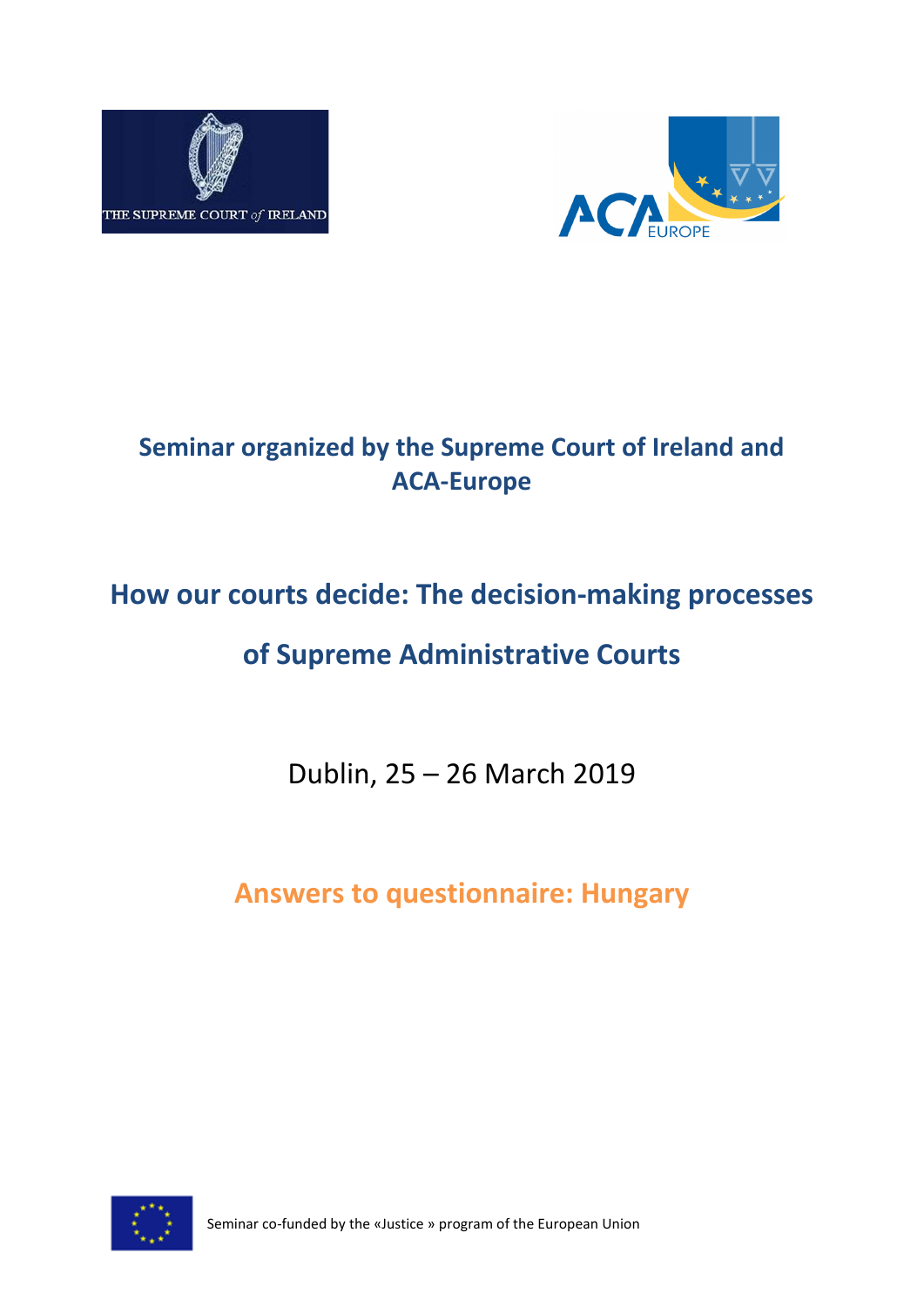#### **ACA Seminar**

# **How our Courts Decide: the Decision-making Processes of Supreme Administrative Courts Dublin, 25-26 March 2019**

**Supreme Court of Ireland**

#### **Questionnaire**

#### **I. Introduction**

1.1 The seminar will focus on the process followed by our national Supreme Administrative Courts in reaching their decisions. Each court will have its own formal rules, whether provided for in substantive law or in the internal rules or formal procedures of the court. Furthermore, each legal system will have its own culture and traditions which will inform the way in which the decision making process progresses.

1.2 The purpose of this questionnaire and the seminar which will follow is to provide a greater understanding of both the similarities and differences which exist between the decision making process in the respective Supreme Administrative Courts. It is hoped that this will provide useful information both for comparative purposes but also to give each Supreme Administrative Court a better understanding of the process which may have led to decisions of the courts of other EU member states.

1.3 The Dublin seminar on the 25 and the 26 March 2019 for which this preparatory th th questionnaire is being distributed is envisaged as a sister seminar to that which will be organised by our German colleagues in conjunction with the General Assembly of the 12 to th the 14 th May 2019 in Berlin. While there may be some small and unavoidable overlap

between the issues raised it is intended that the Dublin Seminar will focus on the decision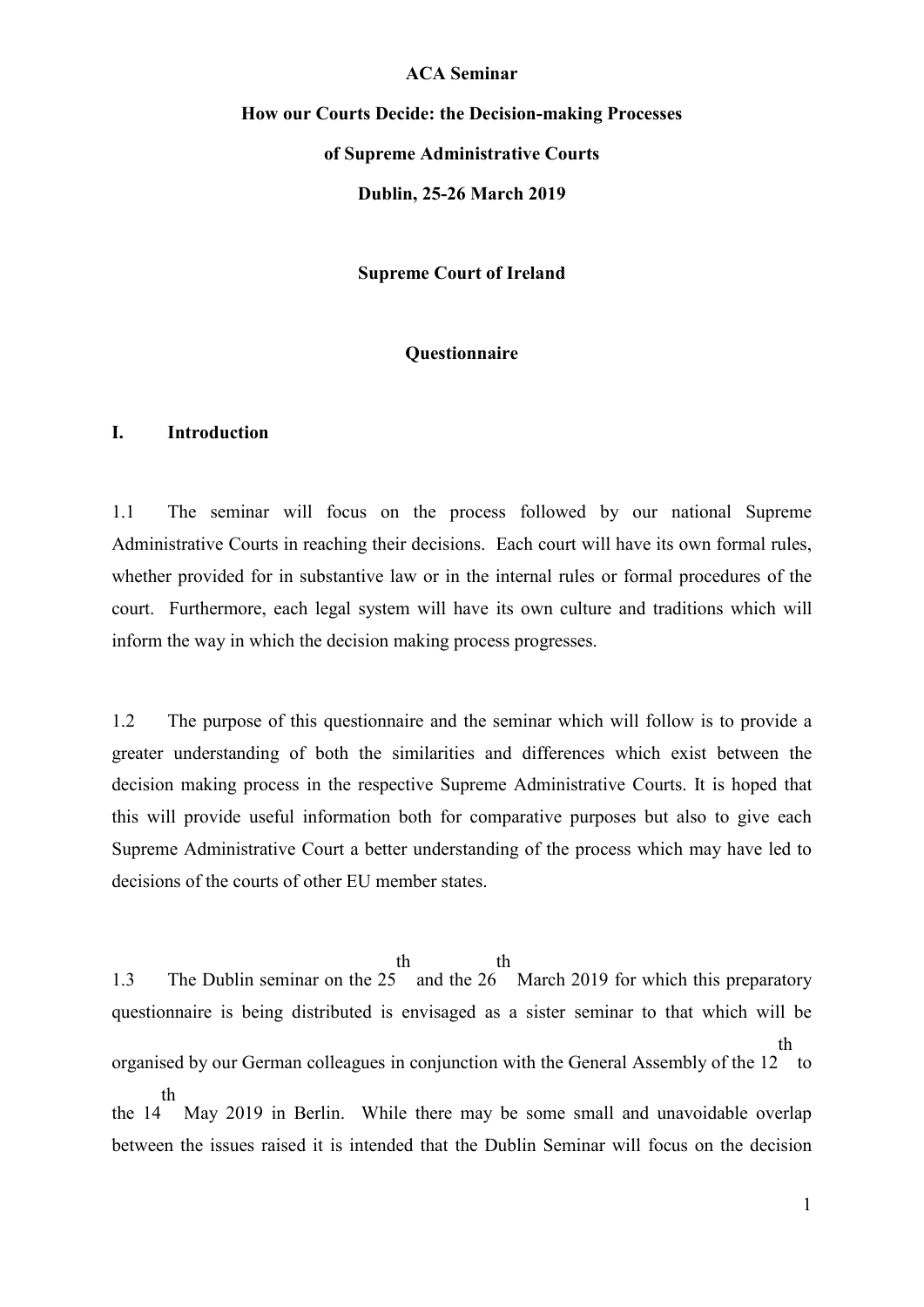making process of the court whereas the Berlin Seminar will focus on access to the Supreme Court and its functions including, for example, the question of whether 'filters' are provided for in administrative procedural law.

1.4 Further, while this project is independent of the ACA-Europe transversal analysis project on 'The Quality of Judgments', there will be an inevitable link between certain elements of the questionnaire formulated for that project and aspects of this questionnaire.

1.5 Please note that when answering the questions in this questionnaire it is not (with the exception of the statistical questions regarding caseload under Part C) necessary to consider proceedings which lead to the making of provisional orders.

1.6 In addition, in the event that your institution undertakes legislative functions such as providing advice on proposed legislation as well as the function of adjudicating cases in the context of court litigation, it is not necessary to include information pertaining to the legislative functions when responding to the below questions.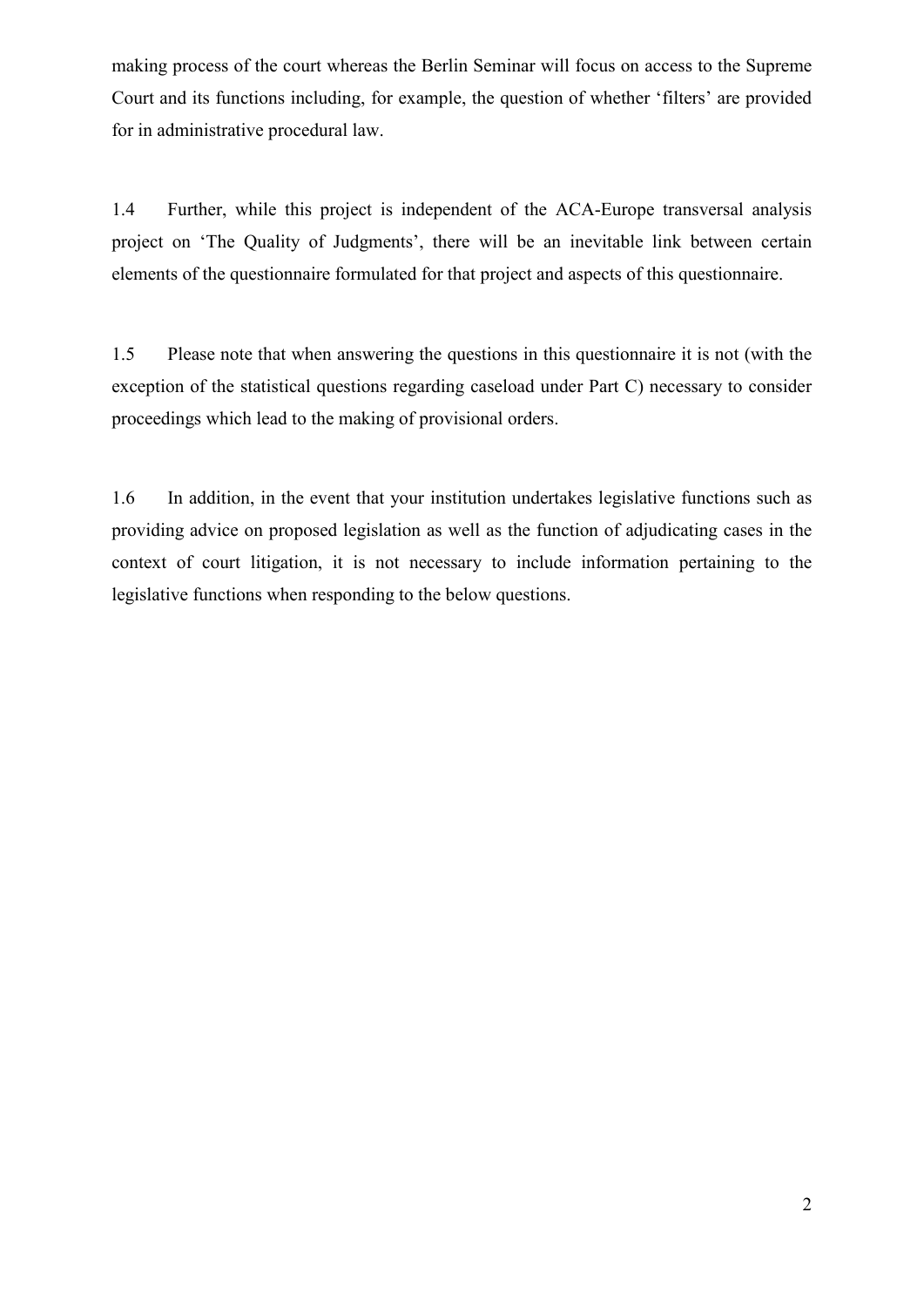### **II. Questions**

First of all, we would like to note that on 6th November 2018 the Hungarian Government introduced a Bill on administrative courts (No. T/3353) and another Bill on the entry into force of the Act on Administrative Courts and on Certain Transitional Rules (No. T/3354) to the Parliament. As a result of the new laws, from 1 January 2020 the Hungarian system of administrative courts will profoundly change. Therefore, in answering the questionnaire both the present (P) and the expected future (F) legislation is indicated, where relevant.

# **A. Background questions in relation to your Supreme Administrative Court/ Council of State**

1. What is the formal title of your Supreme Administrative Court/Council of State ('institution')? Please provide the name of your institution in your national language and the English translation if possible.

(P):

Hungarian name: Kúria (Közigazgatási-Munkaügyi Kollégium) English name: Curia of Hungary (Administrative and Labour Department)

(F):

Közigazgatási Felsőbíróság (High Administrative Court)

2. What country/jurisdiction does your institution serve?

Hungary

3. Where is your institution based (i.e. its seat)?

**(**P): Budapest (Hungary)

(F): Esztergom (Hungary)

4. Please provide a link to your institution's website (if available), including a link to the English or French version or pages of the website if available.

**Hungarian version:** <http://www.lb.hu/index.php>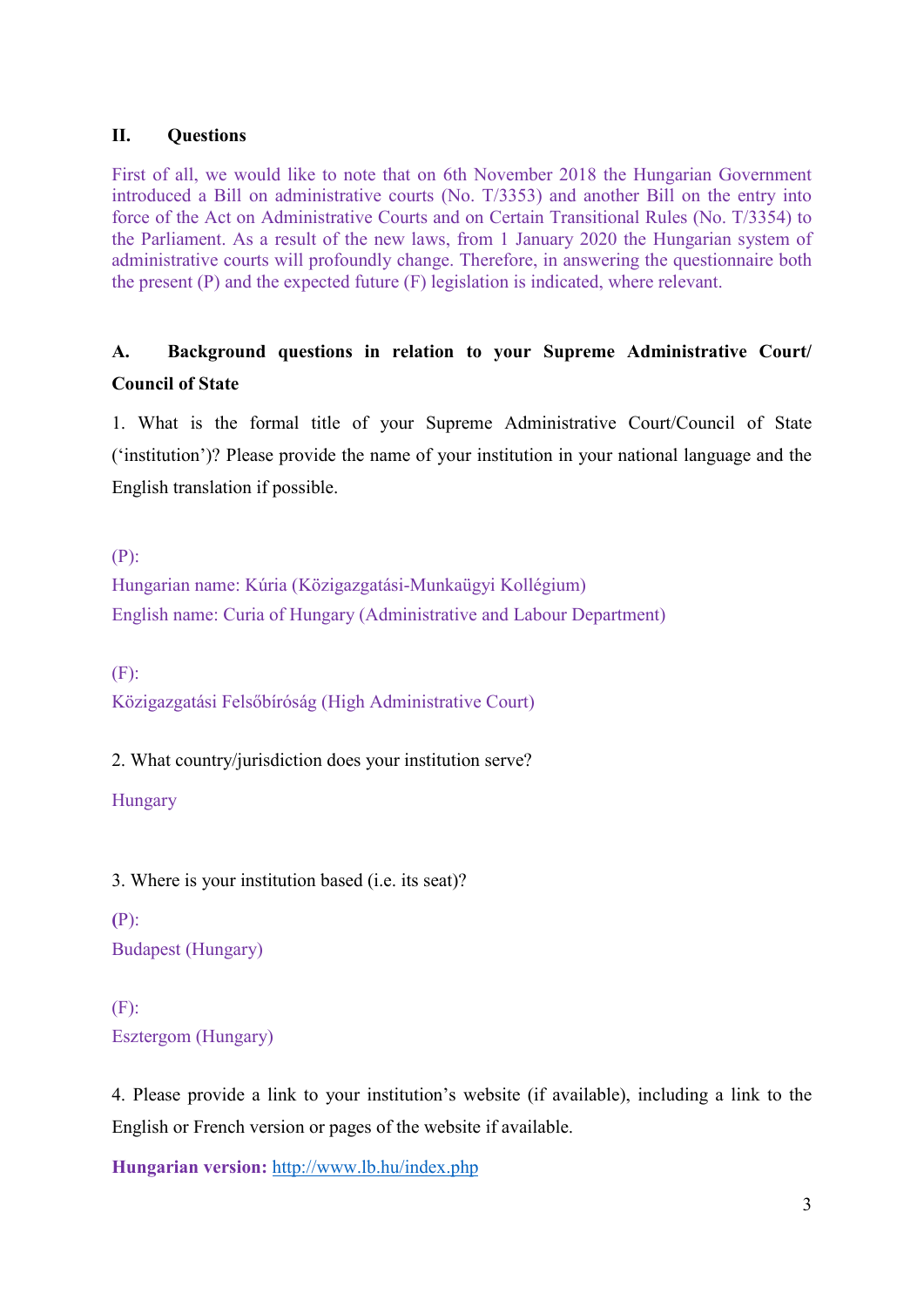**English version:** [http://kuria-birosag.hu/en/node?theme=kuria\\_smg](http://kuria-birosag.hu/en/node?theme=kuria_smg)

#### **B. The Structure of your Supreme Administrative Court/Council of State**

5. Please provide an outline of:

(a) The main functions of your institution (e.g. a first and last instance court, court of cassation or court of appeal);

(P):

According to Section 24 paragraph 1 of Act CLXI of 2011 on the Organisation and Administration of the Courts the responsibilities of the Curia are the following:

*a)* shall hear appeals (ordinary remedy) filed against decisions of the general courts and courts of appeal in cases specified by law;

*b)* shall hear petitions for review (extraordinary remedy; review of allegedly unlawful final decisions);

*c)* shall adopt uniformity decisions, which are binding upon all other courts;

*d)* shall perform jurisprudence-analysis of final decisions to examine and explore the judicial practice of courts;

*e*) shall publish so-called Curia decisions on principles and court decisions on principles;

*f)* shall determine the legality of municipal decrees, and shall annul them where appropriate;

*g)* shall pass decision on a municipal government's alleged failure to comply with its statutory law-making obligations; and

*h)* shall carry out further tasks referred to its powers by the law (shall hear cases referred to its competence).

#### (F):

According to Section 11 and Chapter III of Bill No. T/3353, the main functions of the High Administrative Court will be the following:

*a)* shall hear ordinary appeals filed against decisions of the administrative general courts;

*b)* shall hear cases specified in the law (e.g. referendum and election cases) at first and last instance;

*c)* shall carry out the control of legal norms (e.g. shall decide on the legality of municipal decrees, and shall annul them where appropriate; shall pass decisions where a municipal government fails to comply with its statutory legislative obligation);

*d)* shall carry out further tasks referred to its competence by the law (e.g. it will review final decisions challenged through an extraordinary remedy); and

*e)* shall carry out jurisprudence-unifying activities (e.g. adopting uniformity decisions binding on all courts; analysing final decisions within the framework of so-called jurisprudence-analysis in order to examine and explore the judicial practice of the courts; publishing so-called decisions on principles and court decisions on principles).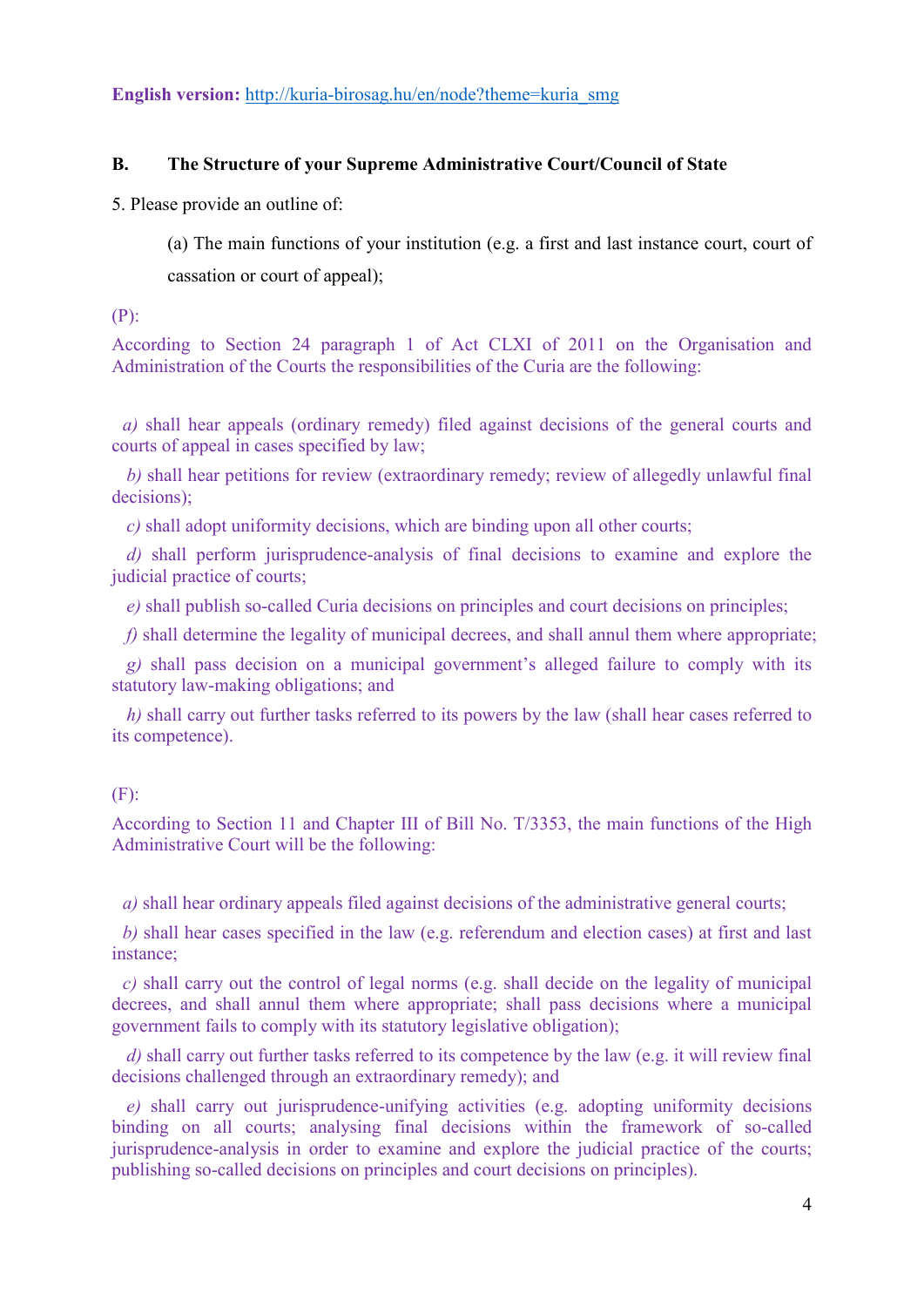(b) The nature of your institution (e.g. a Supreme Administrative Court or a Supreme Court with jurisdiction in other areas of law); and

(P):

The Curia is a supreme court with jurisdiction in criminal, civil, labour and administrative law. The Administrative and Labour Department of the Curia actually operates as a supreme administrative court.

# (F):

As of 1 January 2020 the High Administrative Court will be a distinct supreme administrative court.

(c) Its place within the overall court structure in your country/jurisdiction.

(P):

# I. The general court system in Hungary

Pursuant to Section 16 of Act CLXI of 2011 on the Organisation and Administration of the Courts, justice is administered by the following courts:

*a)* Curia (the Supreme Court);

*b)* (regional) courts of appeal;

*c)* (county-level) general courts;

*d)* district courts and Budapest district courts (hereinafter referred to collectively as "district court"); and

*e)* administrative and labour courts.

In this four-tier court system district courts proceed at first instance. District courts may set up groups for handling specific types of cases.

Administrative and labour courts proceed at first instance:  $a$ ) in cases seeking the judicial review of administrative authority decisions; *b)* in lawsuits relating to contracts of employment and other work relationships; and *c)* in other cases specified in the law. Administrative and labour courts may set up groups for handling specific types of cases. Administrative and labour regional inter-court departments are set up independent of, and alongside the activities of the departments. Their number and area of jurisdiction is specified under a separate Act. Administrative and labour regional inter-court departments carry out professional tasks specified by the law. They operate within the organizational framework of the general court system.

(County-level) general courts proceed at first instance in cases specified by the law, mainly where the adjudication of a case is particularly difficult because of the facts of the case or the legal issues raised by the case. They proceed at second instance, too. At second instance they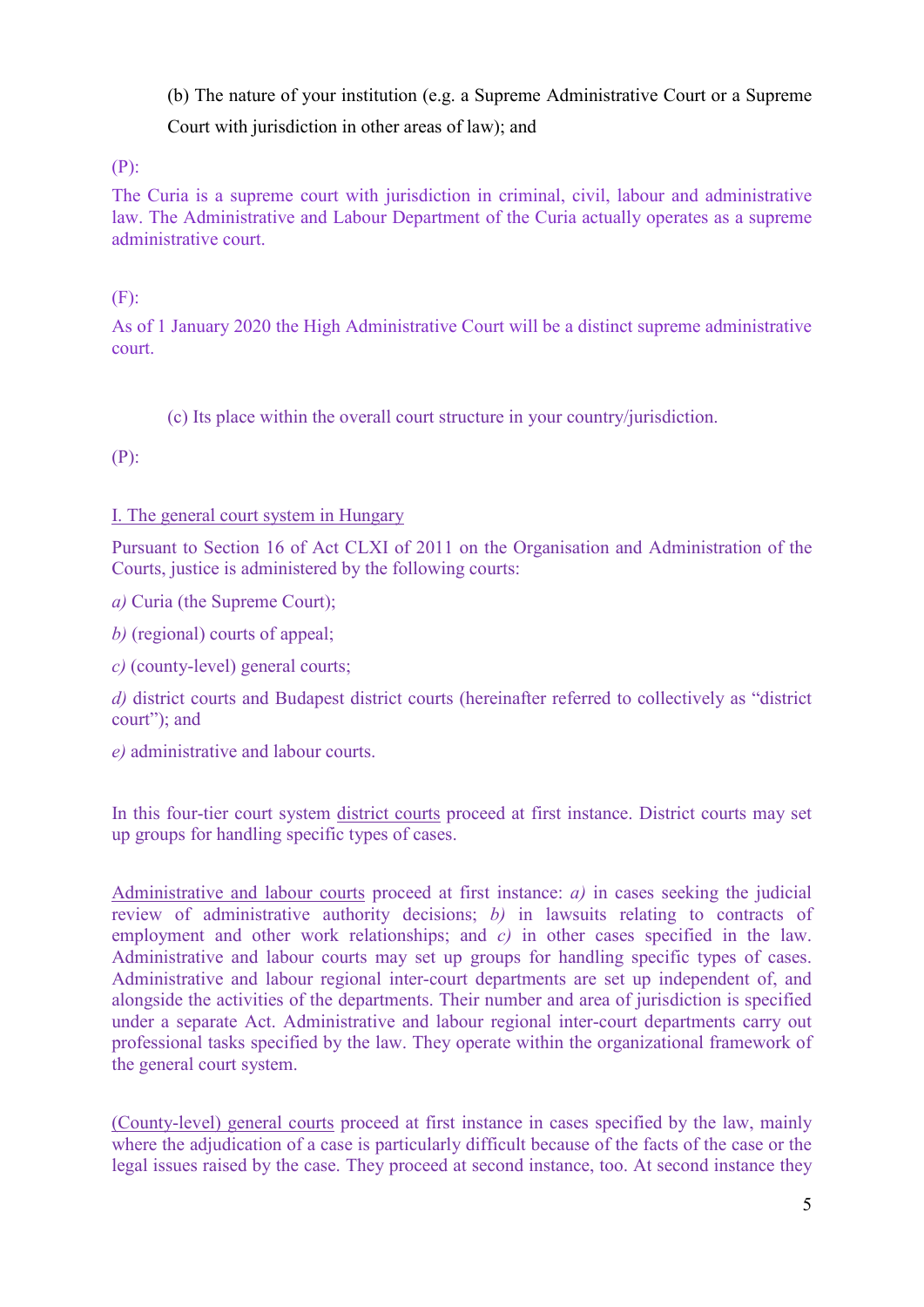hear appeals lodged against the decisions of district courts and administrative and labour courts. Within the general courts chambers, groups as well as criminal, civil, economic and administrative and labour departments operate.

Due to the comprehensive judicial reform in 1997, the judicial system, which formerly had consisted of three levels, was complemented by a fourth level, namely the level of regional courts of appeal. The five regional courts of appeal hear appeals filed against the decisions of district courts and county-level general courts adopted in cases specified under the law and other cases delegated to their jurisdiction. The Budapest, Pécs, and Szeged regional courts of appeal have been in operation since 1 July 2003, whereas the Debrecen and Győr regional courts of appeal began to operate on 1 January 2005. Altogether approximately 150 judges work at the five regional courts of appeal. Within these courts chambers, as well as criminal and civil departments operate.

The Curia is the highest-level judicial authority in Hungary.

#### II. Courts proceeding in administrative cases

According to Section 7 of Act I of 2017 on the Code of Administrative Litigation the following courts proceed at first instance: *a)* administrative and labour courts, *b)* (countylevel) general courts and, in the cases specified by the law, the Curia. The following courts proceed at second instance: *a)* (county-level) general courts, in cases heard at first instance by the administrative and labour courts, and *b)* the Curia, in cases heard at first instance by the general courts.

On 1st of January 2018 eight administrative and labour courts were established with regional competence. At county seats having no administrative and labour courts, limited administrative jurisdiction (e.g. in social security and social cases) still exists.

Appeals filed against the decisions of administrative and labour courts are determined by the Budapest Administrative and Labour Court, which has exclusive jurisdiction for the determination of such appeals.

The Administrative and Labour Department of the Curia deals with administrative cases as highest-level judicial authority [see point B.5. (a) above].

#### (F):

According to Article 25 of the Fundamental Law of Hungary, "courts" are ordinary courts and administrative courts.

Ordinary courts shall hear and determine criminal cases, private law disputes and other matters specified under the law. The supreme body of the ordinary court system shall be the Curia, which shall ensure uniformity of the application of law by the ordinary courts and shall make uniformity decisions binding on ordinary courts. In respect of criminal, private and labour law matters the court system will, in all likelihood, remain unchanged in the future.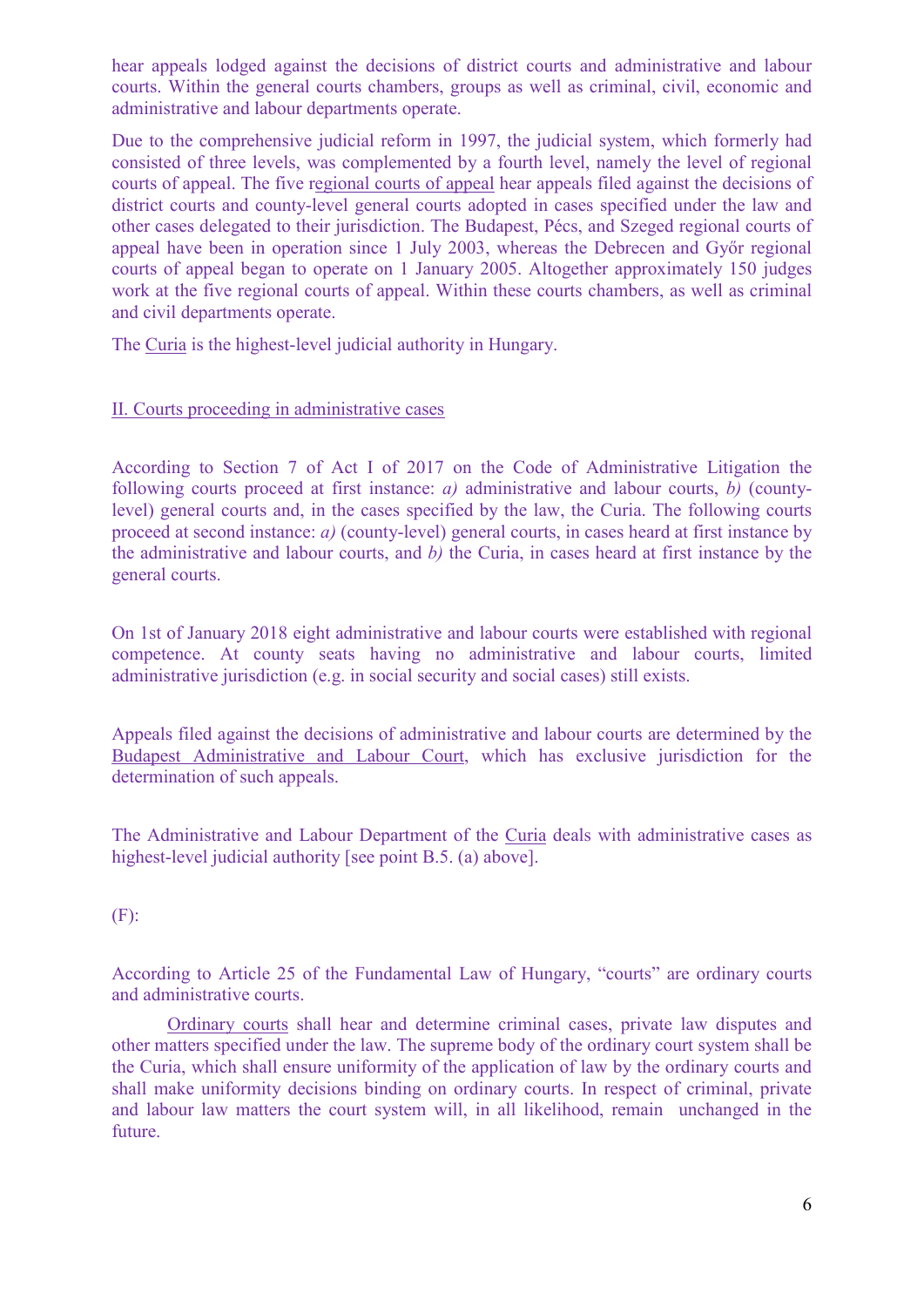Administrative courts shall hear and determine administrative disputes and other matters specified under the law. Under Section 1 of Bill No. T/3353, "administrative courts" are the High Administrative Court and the administrative general courts. The supreme body of the administrative court system shall be the High Administrative Court.

#### **C. Caseload**

6. How many judges serve on your institution? [1](#page-7-0)

(P):

Altogether 77 judges serve in the three Departments of the Curia: 16 criminal judges, 29 civil judges, 11 labour judges and 21 administrative judges.

(F):

<u>.</u>

At the High Administrative Court approximately 50 judges will carry out adjudicative tasks, as of 2020.

7. How many cases are brought to your institution per year on average? [2](#page-7-1)

8. How many cases does your institution dispose of per year on average? [3](#page-7-2)

We would like to answer questions no. 7 and 8 by providing the chart below on the Curia's caseload statistics, with data from 2013 to 2017:

|                                                             | 2017 |  |  |
|-------------------------------------------------------------|------|--|--|
| Inc Res Cur Inc Res Cur Inc Res Cur Inc Res Cur Inc Res Cur |      |  |  |

<span id="page-7-0"></span><sup>1</sup> Please include figures concerning judges only and not the number of Advocates General (which will be dealt with under question 11) or judicial assistants/clerks/researchers (which will be dealt with under question 13.

<span id="page-7-1"></span><sup>2</sup> In this question 'cases' means the average number of incoming cases per year, whether litigious (in which the judge(s) decides a dispute) or non-litigious (where a case in which there is no dispute is brought before the Supreme Administrative Court) and in all categories of cases if your Supreme Administrative Court does not deal solely with administrative law cases (for example, civil and commercial law, criminal law etc). It refers to both cases decided in writing and by oral hearing. It includes applications submitted to a Supreme Administrative Court before any filtering process is undertaken if such a mechanism exists.

<span id="page-7-2"></span><sup>3</sup> Please indicate the average number of cases that come to an end in your Supreme Administrative Court each year either through a judgment or any other decision that ends the procedure, whether it has been considered in writing or by oral hearing.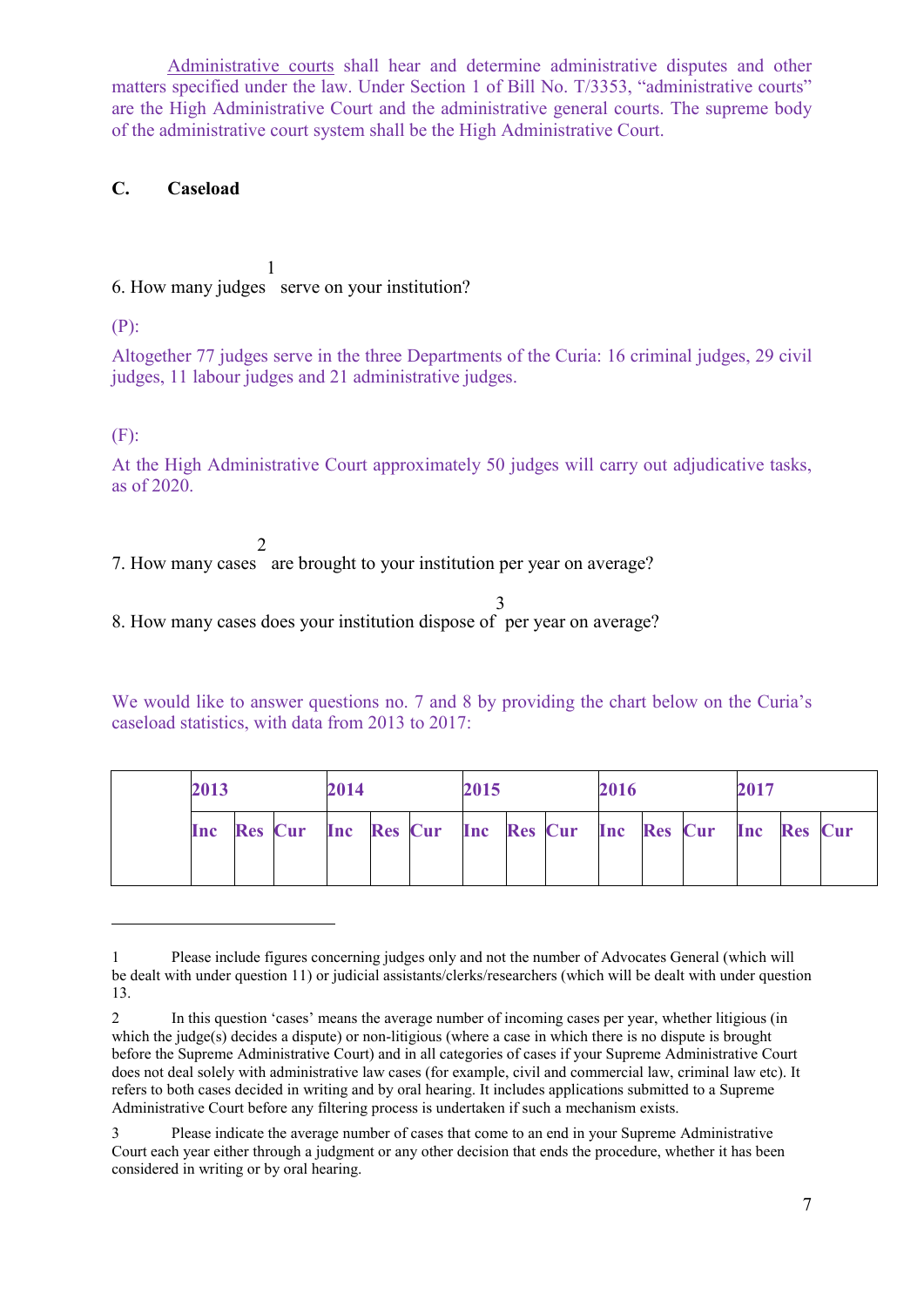| <b>CR</b>    |               |     | 1557 1613 196 1840 1796 240   |               |     |     | 2006 1962 284  |     |     | 1881 1880 285 |     |                | 1964 1902 347  |     |     |
|--------------|---------------|-----|-------------------------------|---------------|-----|-----|----------------|-----|-----|---------------|-----|----------------|----------------|-----|-----|
|              |               |     |                               |               |     |     |                |     |     |               |     |                |                |     |     |
| $\mathbf{A}$ | 1634 1903 964 |     |                               | 2077 2238 803 |     |     | 1968 1889 882  |     |     | 1978 1949 911 |     |                | 1851 1768 994  |     |     |
|              |               |     |                               |               |     |     |                |     |     |               |     |                |                |     |     |
| $\mathbf L$  | 765           | 997 | 456                           | 679           | 809 | 326 | 722            | 735 | 313 | 916           | 710 | 519            | 741            | 785 | 475 |
|              |               |     |                               |               |     |     |                |     |     |               |     |                |                |     |     |
| Loc          | 76            | 74  | 16                            | 66            | 68  | 14  | 70             | 63  | 21  | 52            | 60  | 13             | 38             | 45  | 6   |
| CC           |               |     | 2357 2645 1009 2614 2594 1029 |               |     |     | 2666 2604 1091 |     |     |               |     | 3201 2902 1390 | 3334 2908 1816 |     |     |
| <b>CE</b>    | 380           | 415 | 157                           | 433           | 454 | 136 | 373            | 388 | 121 | 922           | 690 | 353            | 784            | 765 | 372 |

### **KEY:**

**Inc**: incoming cases

**Res**: resolved cases

**Cur**: current cases

**CR**: Criminal Department

**A**: Administrative and Labour Department, Administrative Section

**L**: Administrative and Labour Department, Labour Section

**Loc**: Administrative and Labour Department, local government cases

**CC**: Civil Department, Civil Section

**CE**: Civil Department, Economic Section

# **D. Internal organisation of the Supreme Administrative Court**

9. Does your institution have chambers/divisions?

(P) and (F): Yes.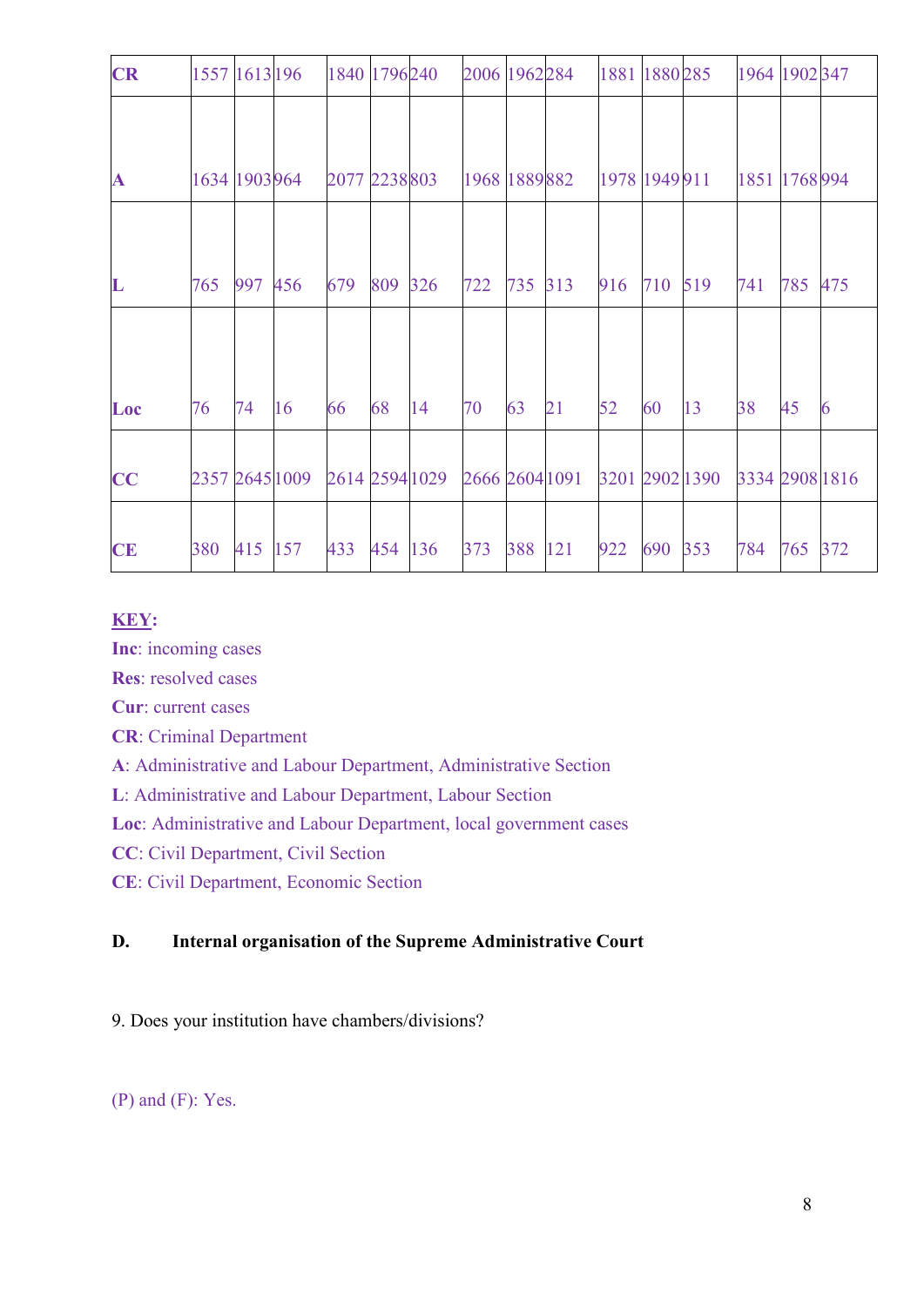#### 10. If yes, provide the following details:

# a. How many chambers/divisions?

### (P):

According to Section 24 of Act CLXI of 2011 on the Organisation and Administration of the Courts, the Curia has

- adjudicative judicial panels;
- an adjudicative judicial panel determining local government cases;
- judicial panels passing uniformity decisions:
- judicial panels issuing decisions on principle:
- criminal, civil and administrative-labour departments, and
- jurisprudence-analysing working groups examining judicial practice.

According to the Curia's Rules of Assignment as in force at present, each department (i.e. criminal, civil and administrative-labour) of the Curia has adjudicative judicial panels, judicial panels passing uniformity decisions, judicial panels issuing decisions on principle, and jurisprudene-analysing working groups examining judicial practice.

# (F):

Based on Section 11 and 13 of Bill No. T/3353, the High Administrative Court has

- adjudicative judicial panels;
- adjudicative judicial panels determining local government cases;
- administrative departments and, optionally,
- judicial panels passing uniformity decisions and
- jurisprudence-analysing working groups examining administrative judicial practice.

b. How many judges serve in each chamber/division?

# (P):

a) adjudication chambers (i.e. panels): These chambers are composed of 3-8 judges, depending on the specific section. In the Administrative Section of the Administrative and Labour Department the chambers consist of 3 or 4 judges.

b) adjudication chamber dealing with local government cases: The sole chamber composed of 4 judges.

c) chambers passing uniformity decisions: According to the law the members of the chambers passing uniformity decisions are appointed by the president of the chamber (now he is the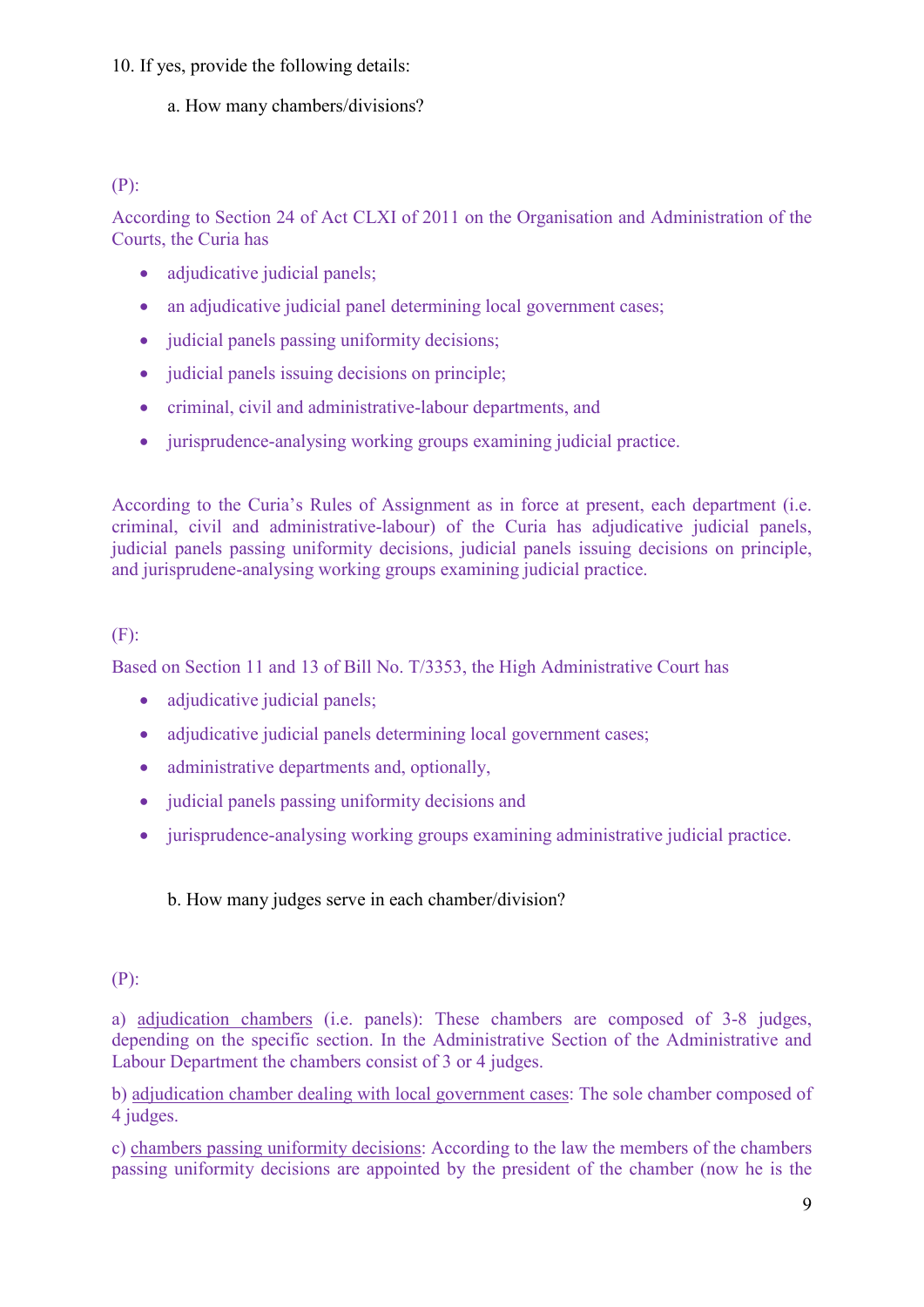head of the Administrative and Labour Department). Based on his decision every single judge is the member of the chamber passing uniformity decisions in the Administrative and Labour Department.

d) chambers issuing decisions on principle: The chambers issuing decisions on principle consist of 5 judges except the Economic Section of the Civil Department with 4 members.

e) working groups examining judicial practice: The working groups examining judicial practice consist of judges from the Curia, but at the invitation of the president of the specific working group judges from the lower courts, the representatives of the Ministry of Justice and some of the most eminent legal academics and practitioners in the examined field are represented, too. These working groups generally consist of a maximum of 15-20 members.

c. The nature of particular areas of specialisation in your Supreme Administrative Court by chamber or otherwise (if any) (e.g. commercial division, environmental division etc.).

(P):

In the Administrative Section of the Administrative and Labour Department there are four types of adjudicative chambers. One deals with taxes and duties of any kind, the other with local government cases, the third with referendum cases and the forth generally with anything (except local government and referendum cases).

(F):

According to Section 13 of Bill No. T/3353 in the High Administrative Court there will be three departments:

a) Constitutional;

b) General and

c) Financial (dealing e. g. with taxes and duties of any kind).

d. Do judges move between chambers/divisions? If yes, how is such movement determined?

By decision of the head of the Administrative and Labour Department in practice there are instances where judges move between chambers for example because of death or by reasons of work organisation.

e. Is it possible for a judge to be assigned to more than one Chamber at a time?

Yes.

f. Are there different levels of chambers, for example, an 'ordinary chamber' and Constitutional Review Chamber?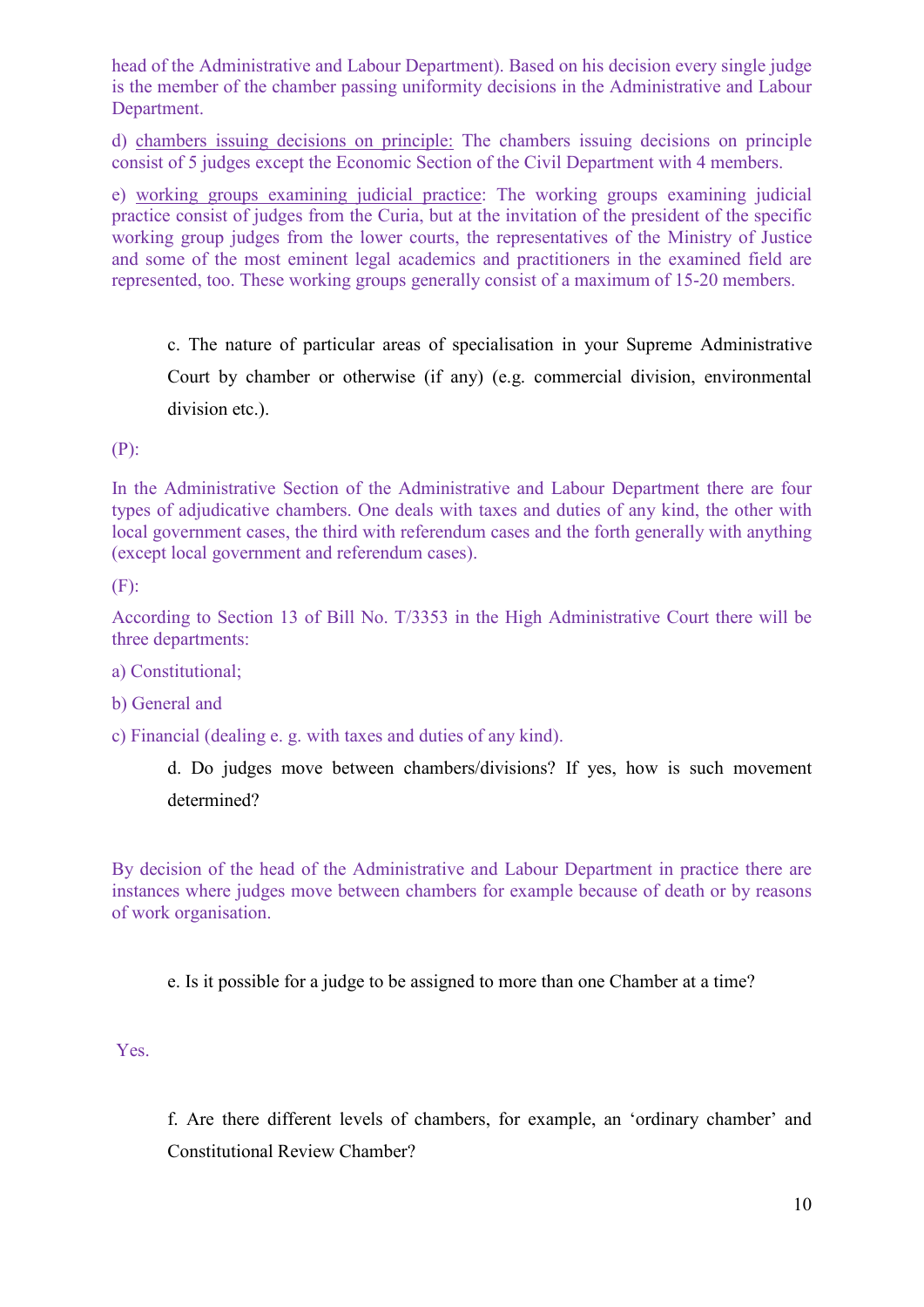No.

g. How many judges are usually assigned to consider and decide an average case?

**Three** 

- h. Does the number of judges assigned to decide cases vary? **(P): Yes.** If yes:
	- (i) Based on what rules or factors?

According to Section 8 of the Act I of 2017 on the Code of Administrative Litigation the Curia shall proceed in a panel composed of three professional judges. Where so justified in view of the complexity or priority social significance of the case, the Curia may decide to proceed in a panel of five professional judges. If justified by the nature of the case, a maximum of two members of the panel composed of five professional judges may be professional judges who are not appointed to act as judges proceeding in administrative cases.

> (ii) Who decides how many judges are assigned to consider and decide a particular case?

The president of the adjudication chamber decides how many judges are assigned to consider and decide a particular case.

i. Is there a procedure for certain cases to be elevated to a grand chamber or plenary session? If yes, how is this decided and how many judges decide?

Yes. [See point 10.h above.]

j. Are judges assigned certain additional roles (e.g., rapporteur, case manager, other specific responsibilities etc.) relating to a particular case?

One case manager judge is appointed by the president of the adjudication chamber in every single case.

If yes, specify the additional roles and explain how these roles are assigned.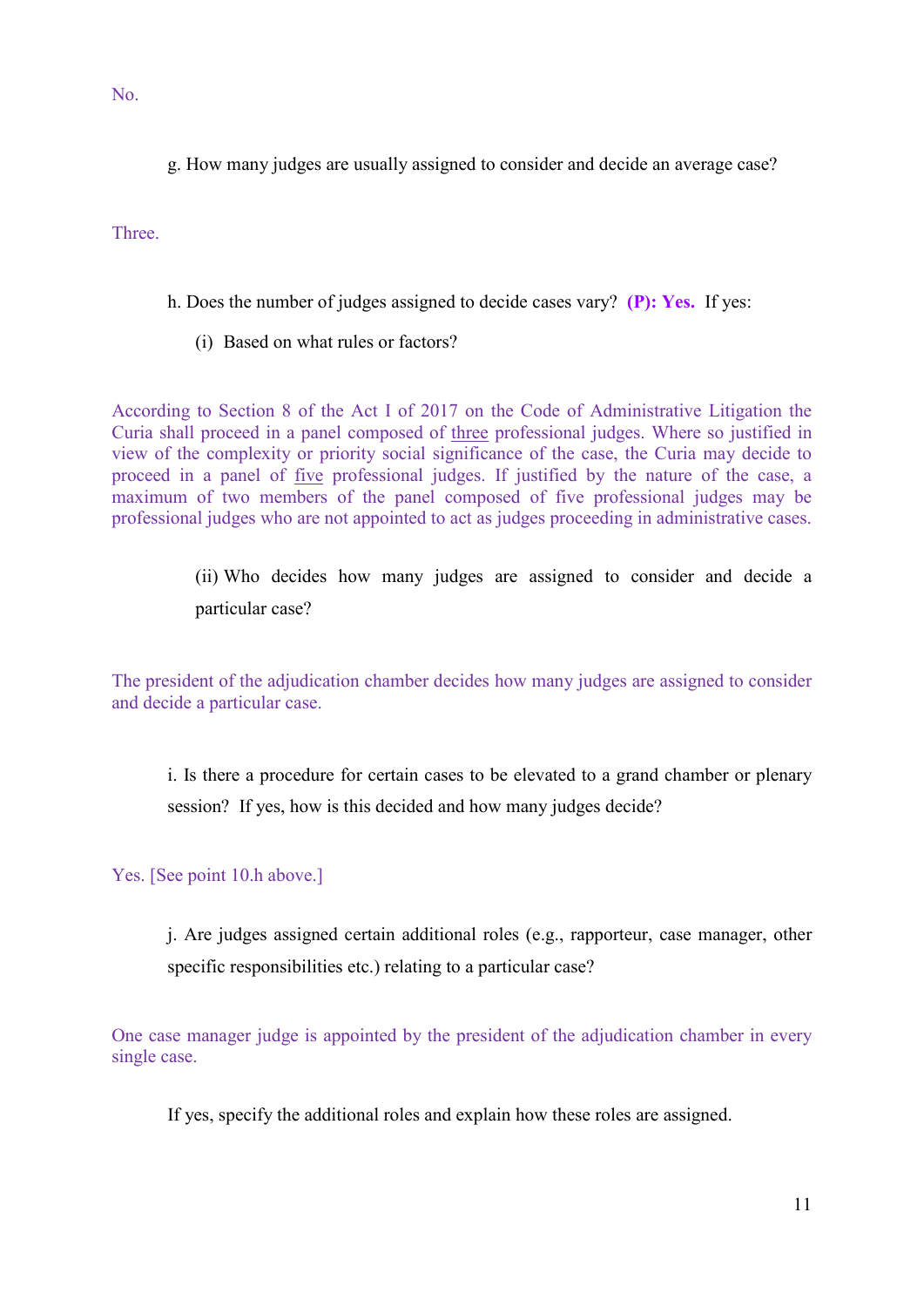The president of the adjudication chamber appoints the case manager judge taking into account workload-balancing factors.

k. How significant is the role of the Chief Judge or President of the court in determining:

(i) The assignment of cases to chambers or panels of judges;

- (ii) The number of judges assigned to consider and decide a particular case;
- (iii) The assignment of certain additional roles to judges;

(iv) Any other matters you consider relevant in this context. For example, are there any other special panels, General Assemblies or bodies of judges to which cases are assigned.

According to the Rules of Assignment of the Curia in the Administrative Section of the Administrative and Labour Department the assignment of cases is automatic. Generally, the ending of the reference number of the administrative case determines the allocation to the adjudication chambers. Exemption from the case allocation rules may be permitted in the cases provided for in procedural laws, or through administrative channels for reasons of importance concerning the functioning of the court based on Section 11 paragraph 2 of Act CLXI of 2011 on the Organisation and Administration of the Courts.

11. Does the position of Advocate General exist in your legal system? If yes, please indicate:

- (i) The number of Advocates General or equivalent members of your institution;
- (ii) The function of the Advocate General in the context of your institution; and

(ii) The extent to which the Advocate General participates in proceedings before your institution.

The position of Advocate General does not exist in our legal system.

#### **E. Research and Administrative Assistance**

12. What level of research and/or administrative assistance is available to your institution?

There is a network of senior advisers. Members with an academic background or recognised expertise are appointed by the President of the Curia.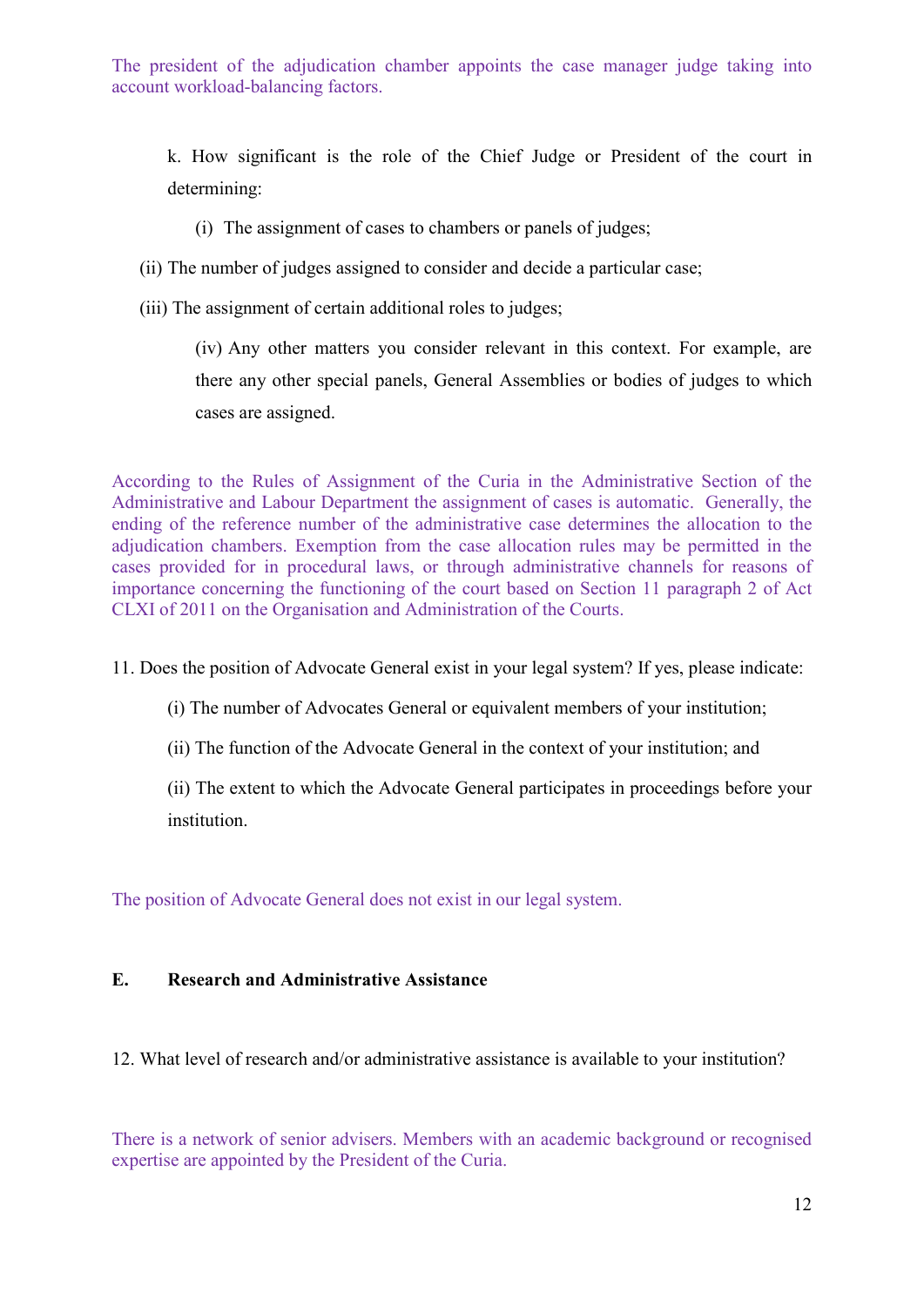13. How many officials provide legal research support to your institution?

At present there are five senior advisers in the Administrative Section of the Administrative and Labour Department.

14. Do officials which provide legal research assistance to your institution also provide administrative assistance?

Sometimes, atypically.

15. Are research and administrative supports pooled (i.e. shared between judges) or assigned individually to judges or is there both a pool and some researchers assigned to individual judges? Please explain.

Research and administrative supports are shared between judges.

16. If research and administrative support is assigned individually to judges, is there also a research and documentation or equivalent department which provides additional pooled research support?

-

17. To what extent, if at all, do assistants/*réferendaires* provide support to judges in your institution as regards specifically:

(a) Preparation of pre-hearing documents, such as a memorandum to assist the judge prior to the hearing of a case;

- (b) Undertaking legal research to assist a judge to make a decision in a case;
- (c) Discussing aspects of a case with a judge orally or in writing;
- (d) Consideration and evaluation of the relevant law;
- (e) Undertaking comparative law analysis;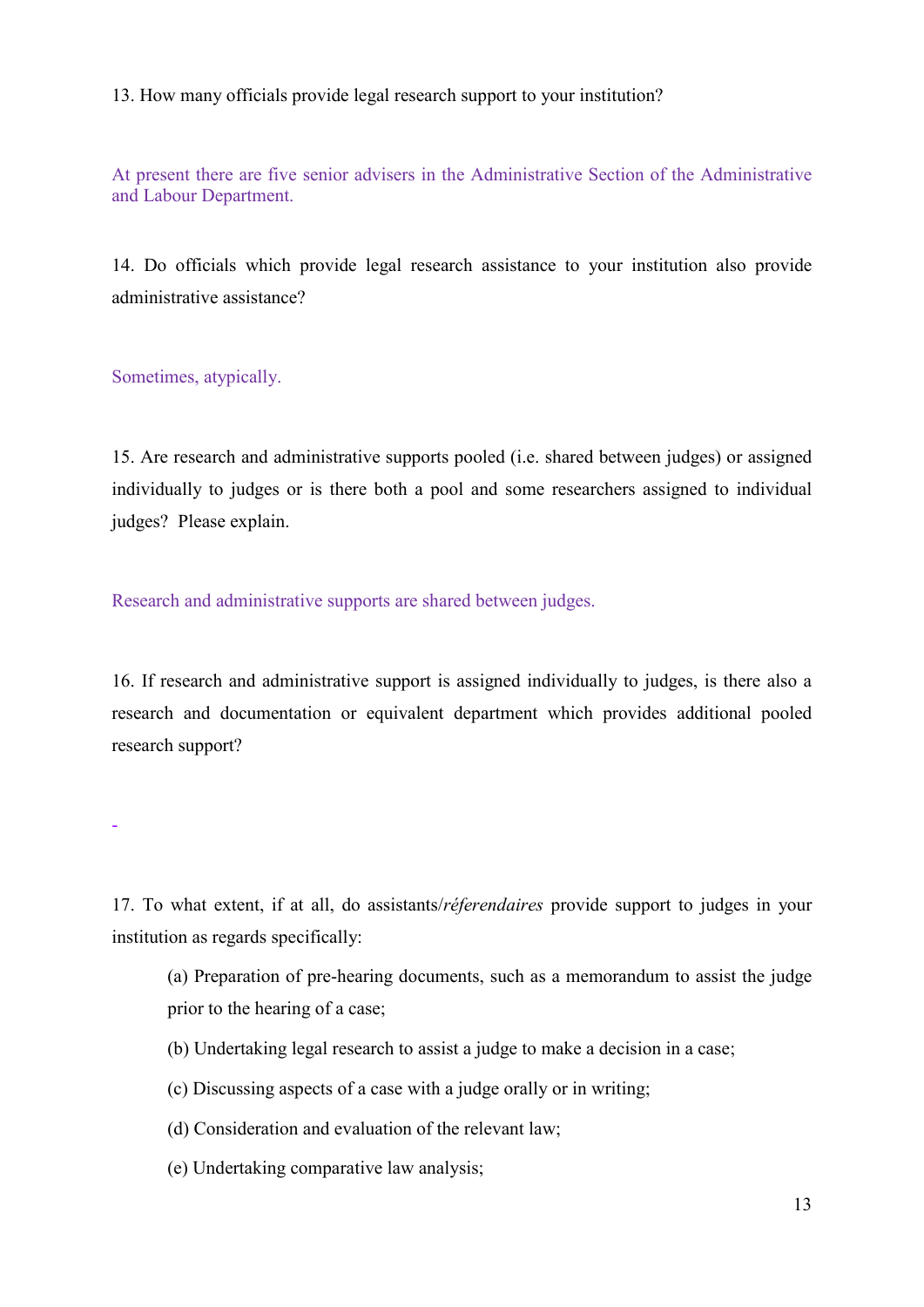- (f) Drafting sections of judgments;
- (g) Putting forward a suggested or preliminary decision for judge(s) to consider;
- (h) Any other element that you consider is relevant in this context.

The extent varies according to the case at issue, but senior advisers of the Administrative Section of the Administrative and Labour Department are deeply involved in the preparation of hearings, they undertake legal research, discuss the aspects of the cases, consider and evaluate the relevant Hungarian and European law, undertake comparative law analysis, draft sections of judgements and propose possible decisions for judges for consideration.

### **F. Oral hearings**

18. Is there an oral hearing in all cases?

#### No.

19. If there is not an oral hearing in all cases:

(a) What percentage of cases typically involves an oral hearing?

It depends on the type of the case, but in approximately 80% of the cases oral hearing is held.

(b) On what basis (formal rules or informal determinations) is it determined which cases will have an oral hearing?

Formal rules specify the cases in which oral hearings are to be held.

(c) Can parties to a case request an oral hearing? If yes, what is the significance or consequence of such a request?

According to Section 107 paragraph 1 of the Act I of 2017 on the Code of Administrative Litigation applicable under Section 115 paragraph 2, the party may request a hearing in the petition for review and the counter-petition for review.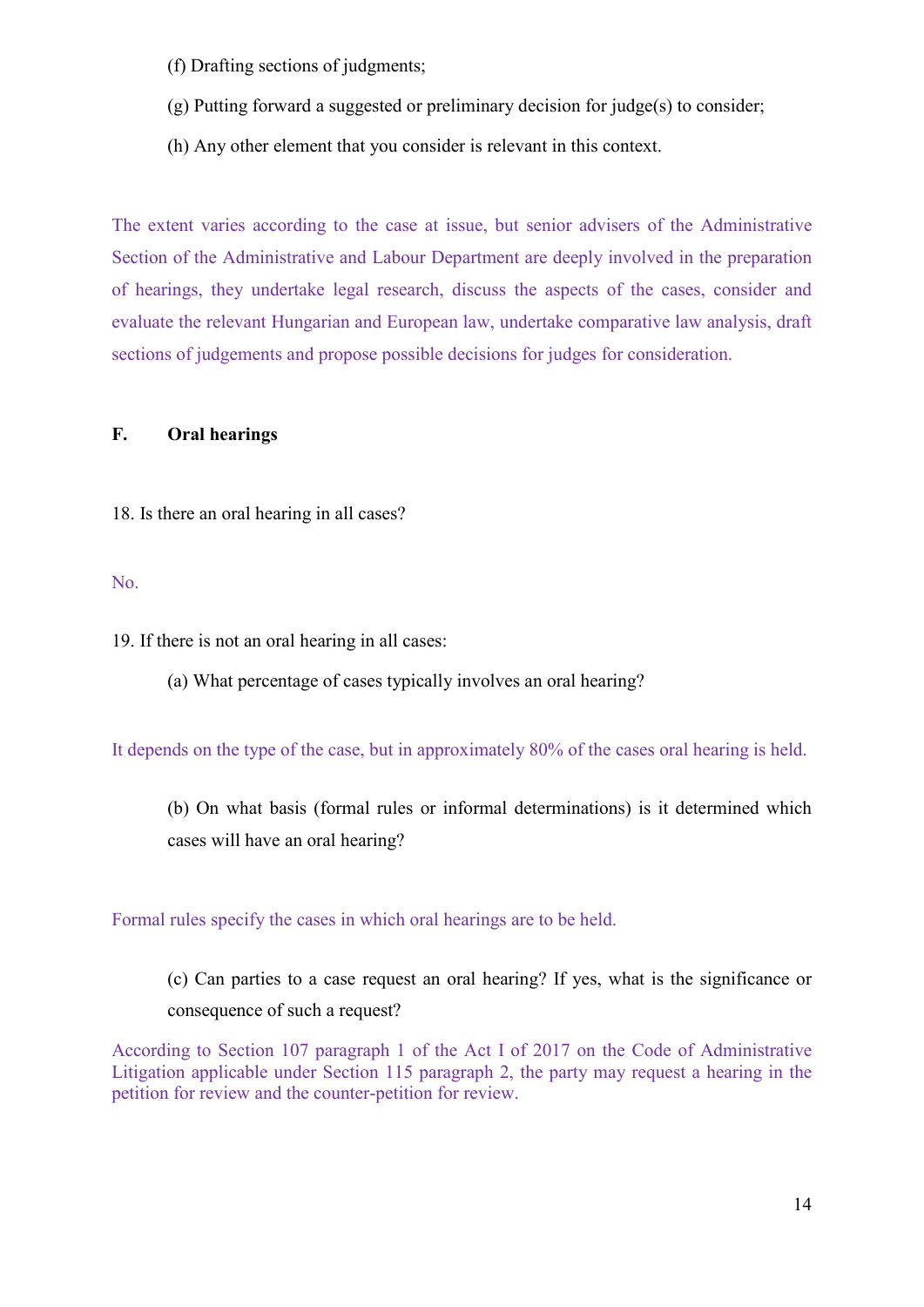20. Does deliberation take place between the judges before the oral hearing? If so, is this the practice in all cases or in some cases?

Yes, in all cases.

21. Are time limits imposed on parties making oral submissions before your institution?

Parties can make oral submissions before the court with the permission of the president of the judicial panel adjudicating the case within reasonable limits, until the hearing is adjourned.

22. Are parties permitted to address the Court for an uninterrupted period of time? If so, for how long?

It depends on the decision of the president of the judicial panel adjudicating the case.

23. Is discussion in the oral hearing confined to matters set out in the statements or written submissions of the parties or may it involve broader legal discussion between the lawyers/a party and the Court?

The discussion in the oral hearing is confined to matters set out in the statements or written submissions of the parties.

24. Are parties permitted to file further written submissions following an oral hearing?

No.

25. Is it possible for a judge to be excluded from proceedings based on a legal opinion expressed during an oral hearing giving rise to the perception of bias?

No.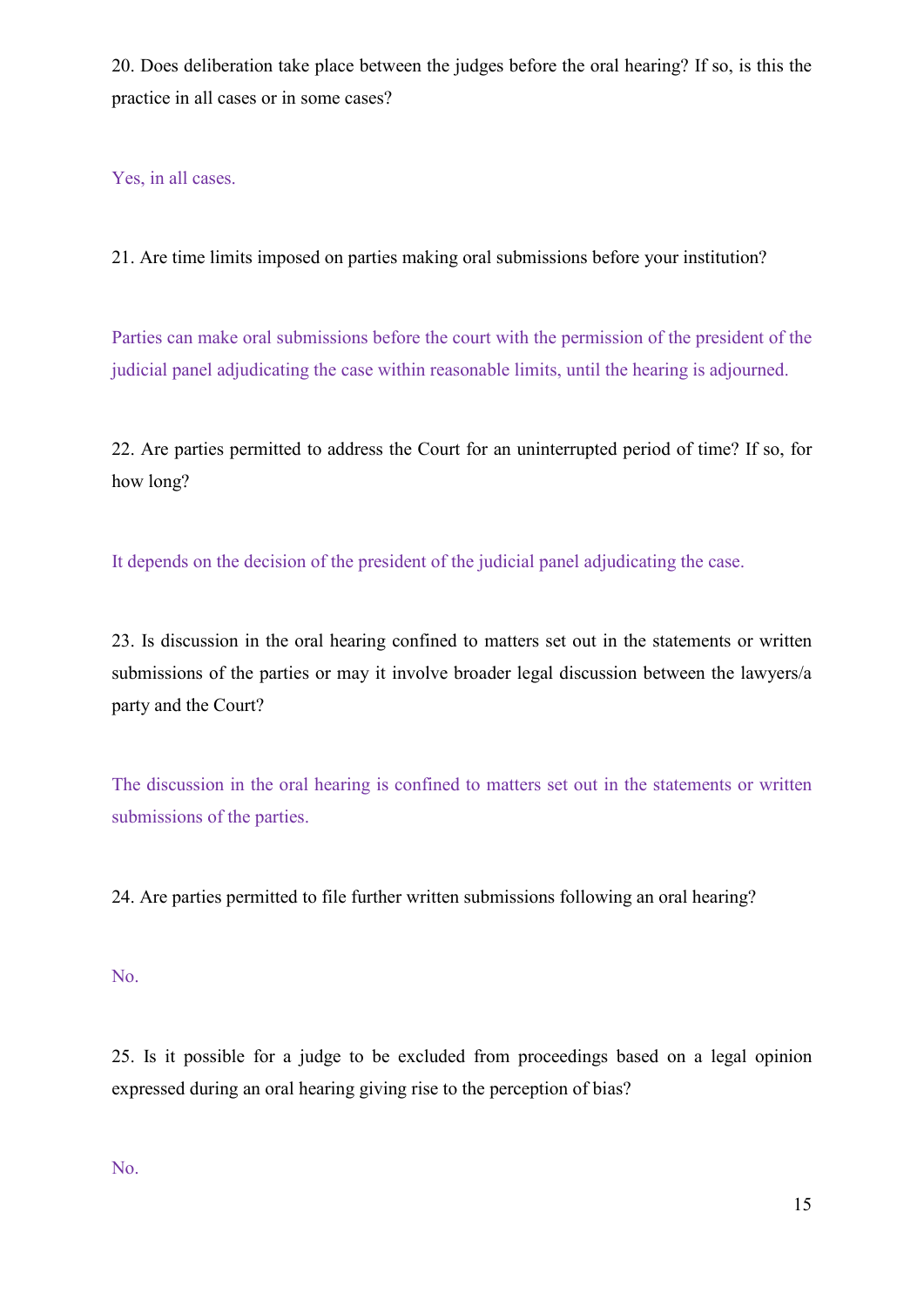#### **G. Written submissions of parties**

26. What is the usual length and level of detail of written submissions of parties provided to your institution? Please indicate the approximate number of pages (1.5 line spacing) of a 'typical' written submission



20. Is there a maximum length for written submissions filed by parties in a case? If yes, please provide details.

#### No.

#### **H. Consideration of the case**

21. Can your institution raise points of law of its own motion (i.e. ex officio) or is it limited to the points raised by the parties to the case?

In principle, based on Section 85 paragraph 1 of Act I of 2017 on the Code of Administrative Litigation, the court shall examine the lawfulness of the administrative activity within the limits of the statement of claims. But according to Section 85 paragraph 3, the court shall  $ex$ officio take into consideration

*a*) the statutory grounds for nullity and the other statutory grounds for invalidity in respect of the contested administrative act and any material deficiency in meeting the formal requirements owing to which the administrative act is to be considered as non-existing,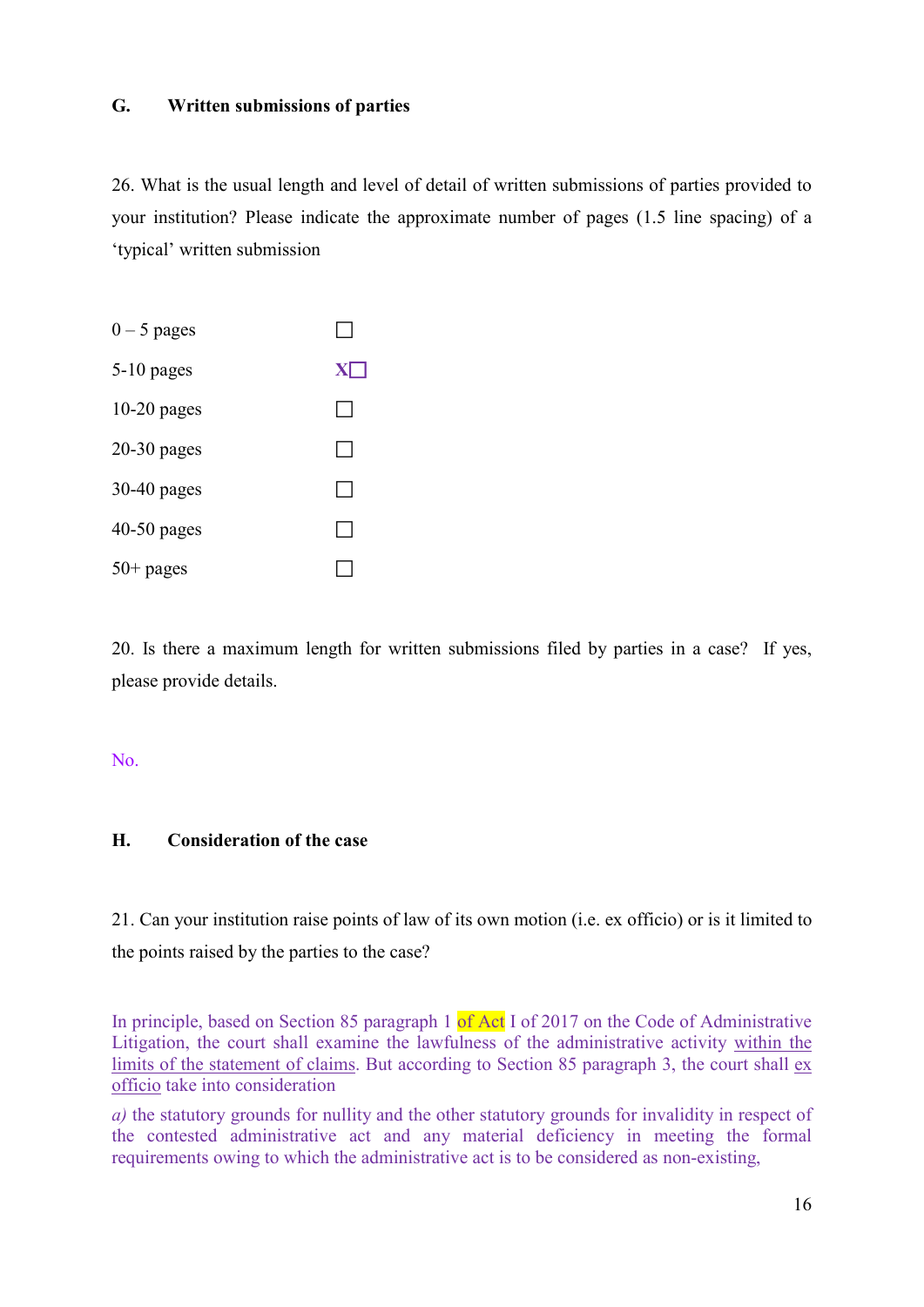*b)* the fact that the administrative act has been based on a legal provision not applicable in the given case,

*c)* other facts and circumstances specified in the law.

#### 22. How is discussion, deliberation and decision-making structured in your institution?

According to Section 84 paragraph 2 of Act I of 2017 on the Code of Administrative Litigation, decisions shall be governed by the rules laid down in the Code of Civil Procedure.

According to Section 343 paragraphs 1 and 2 of Act CXXX of 2016 on the Code of Civil Procedure, where sitting in a judicial panel formation the court shall adopt its decision after deliberation, in camera, by way of casting votes. If the decision is not unanimous, the case will be determined by simple majority. The younger judge shall cast his vote before the senior judge, while the presiding judge shall cast his vote last. The outvoted judge shall have the right to attach his dissenting opinion in a sealed envelope to the decision. The dissenting opinion may only be accessed by the appellate court, the person entitled to start disciplinary proceedings, the service court (in disciplinary proceedings), and the judicial panel of the Curia entitled to initiate or conduct uniformity proceedings.

23. Does your institution deliberate in a number of different languages? If so, please provide some detail. For example, does your institution have more than one official language?

No.

24. Are there rules, processes, or conventions about how discussions and votes take place?

If yes, specify the relevant rules etc.

See point 22 above.

25. How are preferences for particular outcomes communicated between the judges?

See point 22 above.

26. Where there is an oral hearing, to what extent does the oral hearing (as opposed to written submissions) influence the court's discussion, deliberation and decision-making?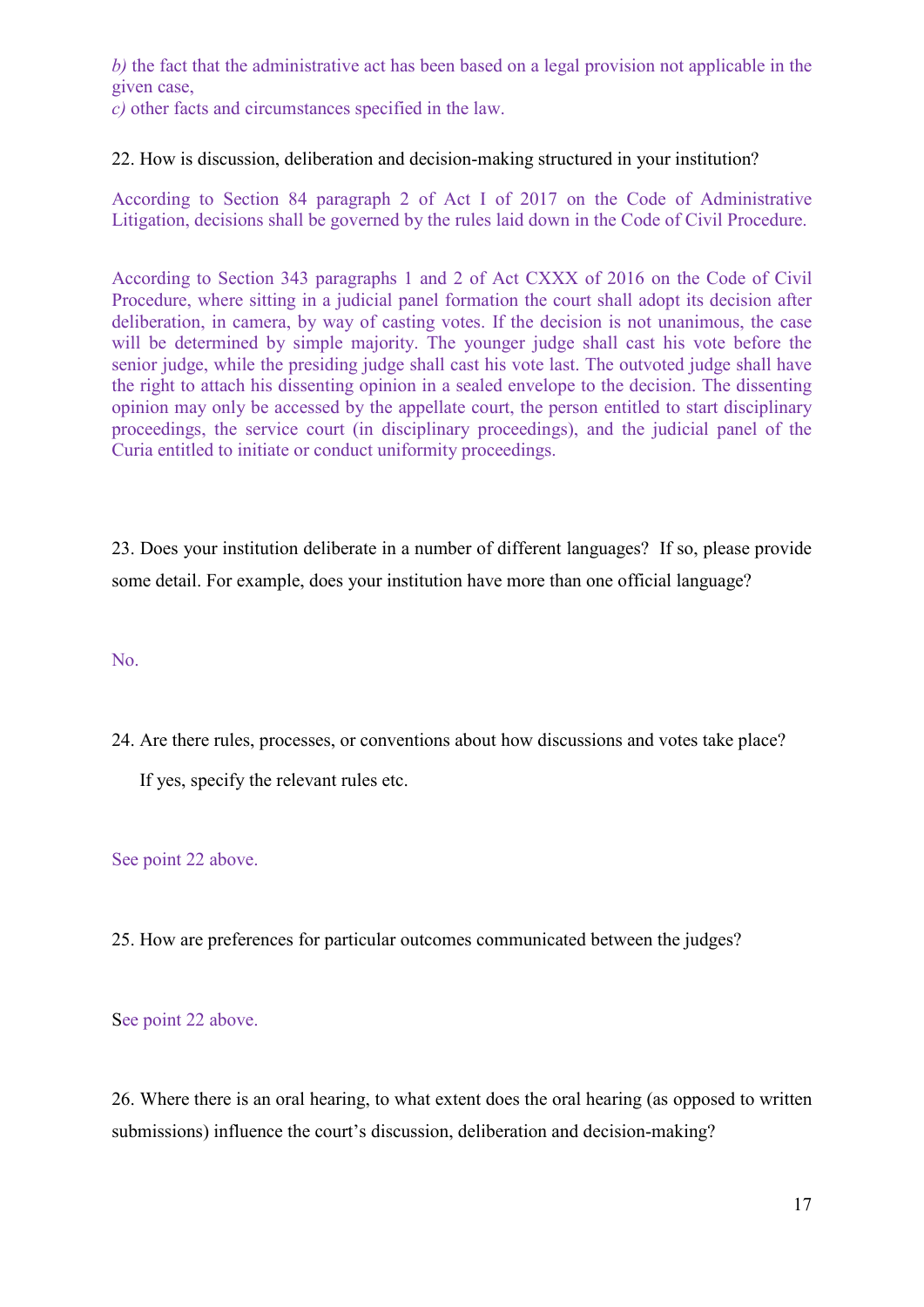Oral hearing influences the court's decision to a lesser extent because, due to the principle laid down in Section 85 paragraph 1 of the Act I of 2017 on the Code of Administrative Litigation, the parties are not allowed to refer to new facts; they, however, can call the court's attention to the main focuses of the case.

27. Are there any other procedural rules or conventions that you believe impact significantly on the way in which cases are considered?

No.

# **I. The decision of the institution**

28. Is the decision delivered on behalf of the institution or is it open to each individual judge assigned to the particular case to deliver a separate judgment?

The decisions are delivered on behalf of the institution. According to Section 343 paragraph 2 of Act CXXX of 2016 on the Code of Civil Procedure, the outvoted judge shall have the right to attach his dissenting opinion in a sealed envelope to the decision. The dissenting opinion may only be accessed by the appellate court, the person entitled to start disciplinary proceedings, the service court (in disciplinary proceedings), and the judicial panel of the Curia entitled to initiate or conduct uniformity proceedings.

29. If the decision is delivered on behalf of the institution, does one judge write for the institution? If not, please explain how the judgment of the court is written for your institution. Are there formal rules or informal practice governing this?

According to Section 346 paragraph 7 of Act CXXX of 2016 on the Code of Civil Procedure, the closing part of the judgement shall contain the name and signature of the president and the members of the judicial panel that has passed the decision. If any of the above persons are unable to sign the judgment due to some impediment, this fact and the reason thereof shall be indicated in the closing part of the judgment.

30. How is the court's ruling/reasoning recorded?

According to Section 346 paragraph 1 of Act CXXX of 2016 on the Code of Civil Procedure, the judgement shall be recorded in writing.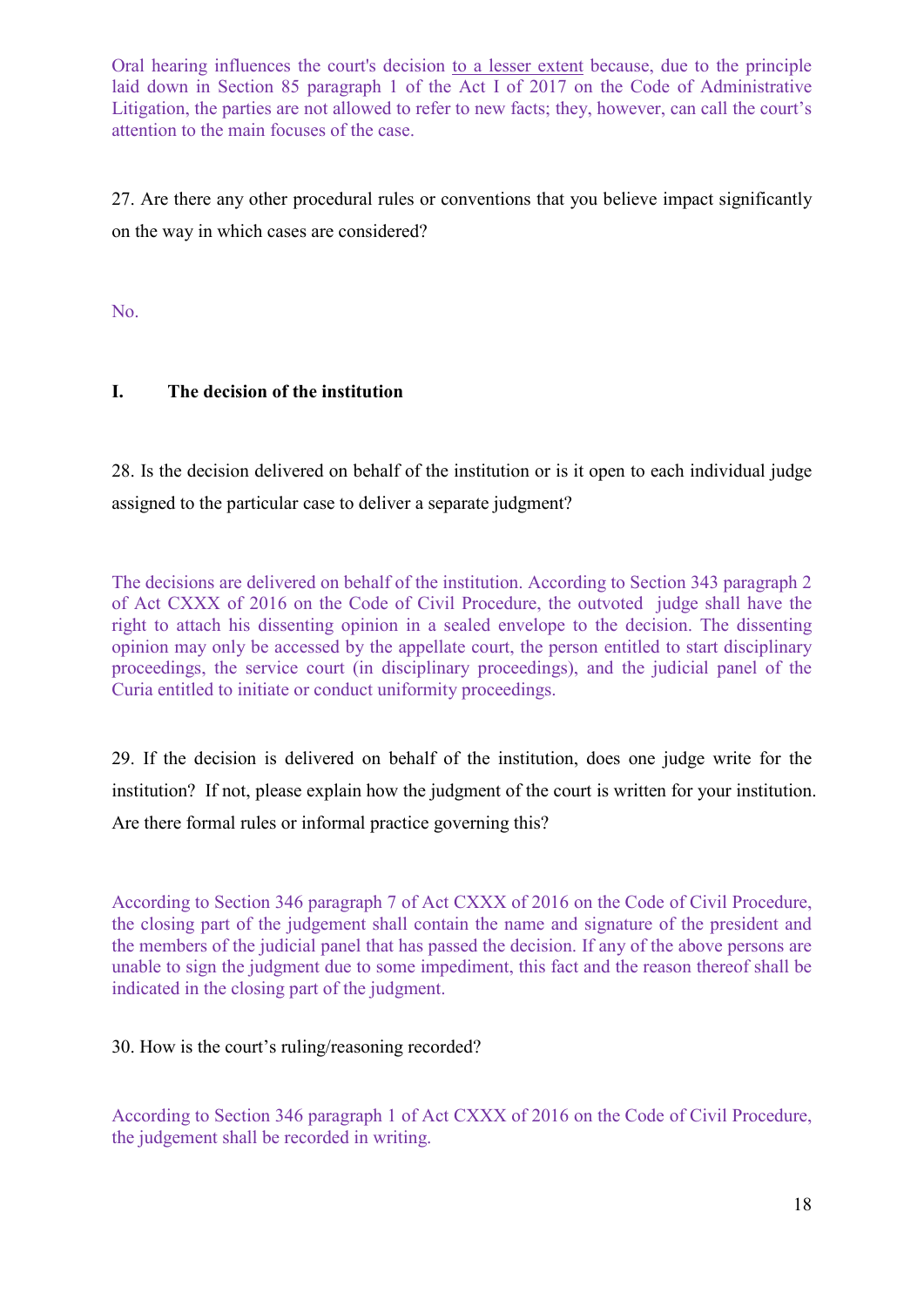31. Is there a distinction in your Supreme institution between the Judgment (i.e. reasons) and the Order (i.e. the operative ruling of the court)?

Yes. Based on Section 84 paragraph 1 of Act I of 2017 on the Code of Administrative Litigation, the court shall determine the merits of a case in a judgement and shall determine all other issues that may arise in the course of the court proceedings in an order.

32. Are there any other distinctions of this nature in the decisions delivered by your institution?

No.

#### **J. Timeframes for the decision-making process**

33. How long, on average, between consideration of a case by your institution and the making of a decision? Please indicate the approximate length of time between the introduction of the case into the system of the Supreme Administrative Court (rather than the time when the case first comes before a judge for consideration) and the final resolution of the case through, for example, the pronouncement of the final decision.

Due to the great number of cases, the approximate length of time that elapses from the introduction of a case into the Curia's system to the final determination of the case is one year.

34. Is there a specific mandatory timeframe for deciding all cases? If yes, please provide details.

No.

35. Are there specific mandatory timeframes for particular categories of cases? If yes, please provide details of the categories of cases and the relevant timeframes.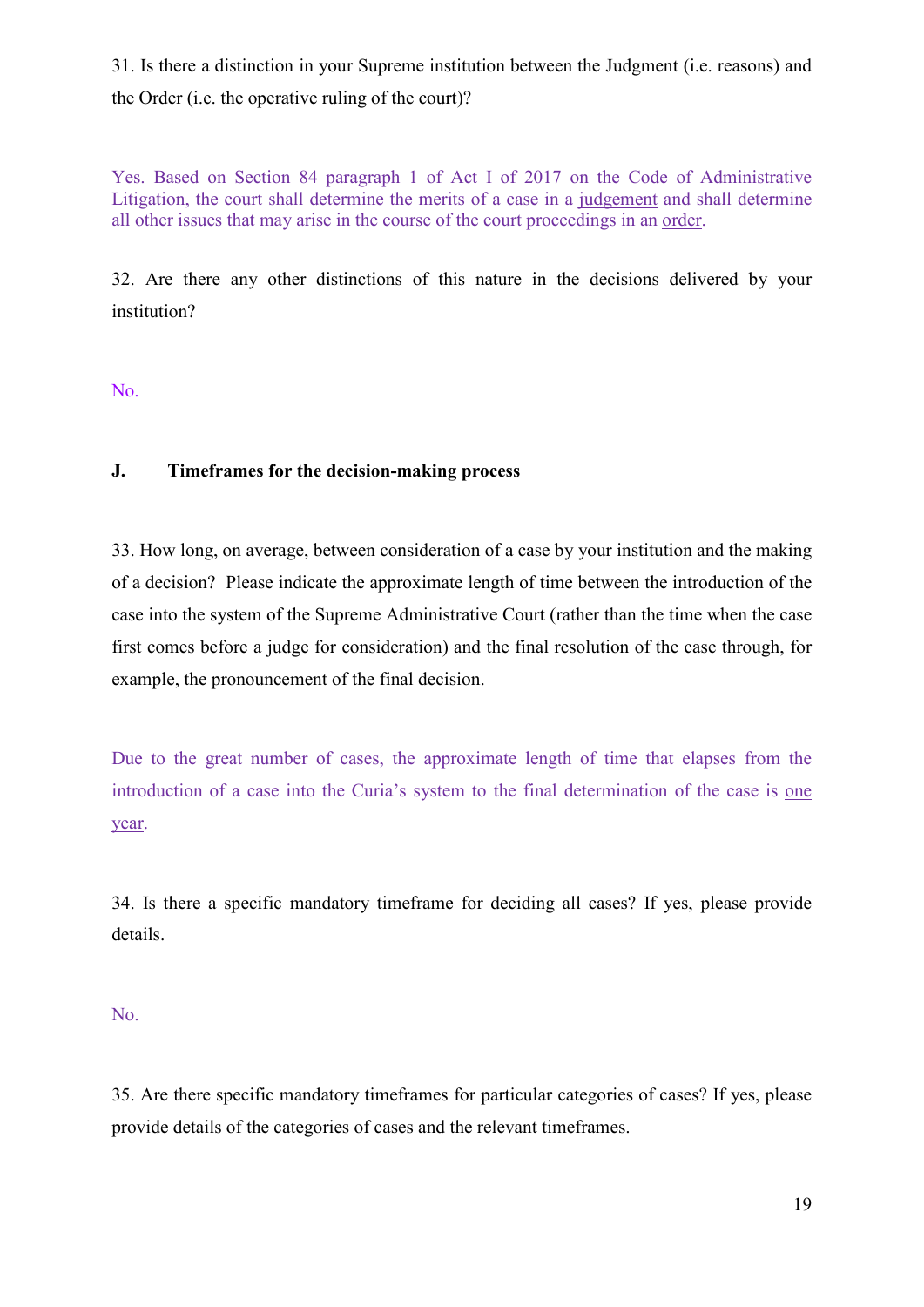Generally, there are not. But to the following categories of cases specific time limits are applicable:

a) referendum cases - 90 days;

b) election cases - 3 days;

c) legal control of the local government decrees – 90 days;

d) a case reopened upon a successful constitutional complaint shall be determined in priority proceedings.

36. If there are no mandatory timeframes for deciding cases, is there a certain amount of time that it is considered appropriate for the decision-making process to take? If yes, please provide details.

The aim is to determine the cases within one year.

37. If there are mandatory timeframes applicable to the decision-making process in your institution, is it ever difficult for the court to abide by these timeframes? If yes, what are the main reasons for this?

The main reason for the difficulty is the great number of the cases.

38. If there are no mandatory timeframes for deciding cases, but by convention or practice, there is a certain amount of time that is considered appropriate for the decision-making process to take, is it ever difficult for the court to abide by this timeframe? If yes, what are the main reasons for this?

The main reason for the difficulty is the great number of the cases.

#### **K. Developments over time**

39. Have the processes you have outlined in the preceding answers been subject to any significant changes in the last five years?